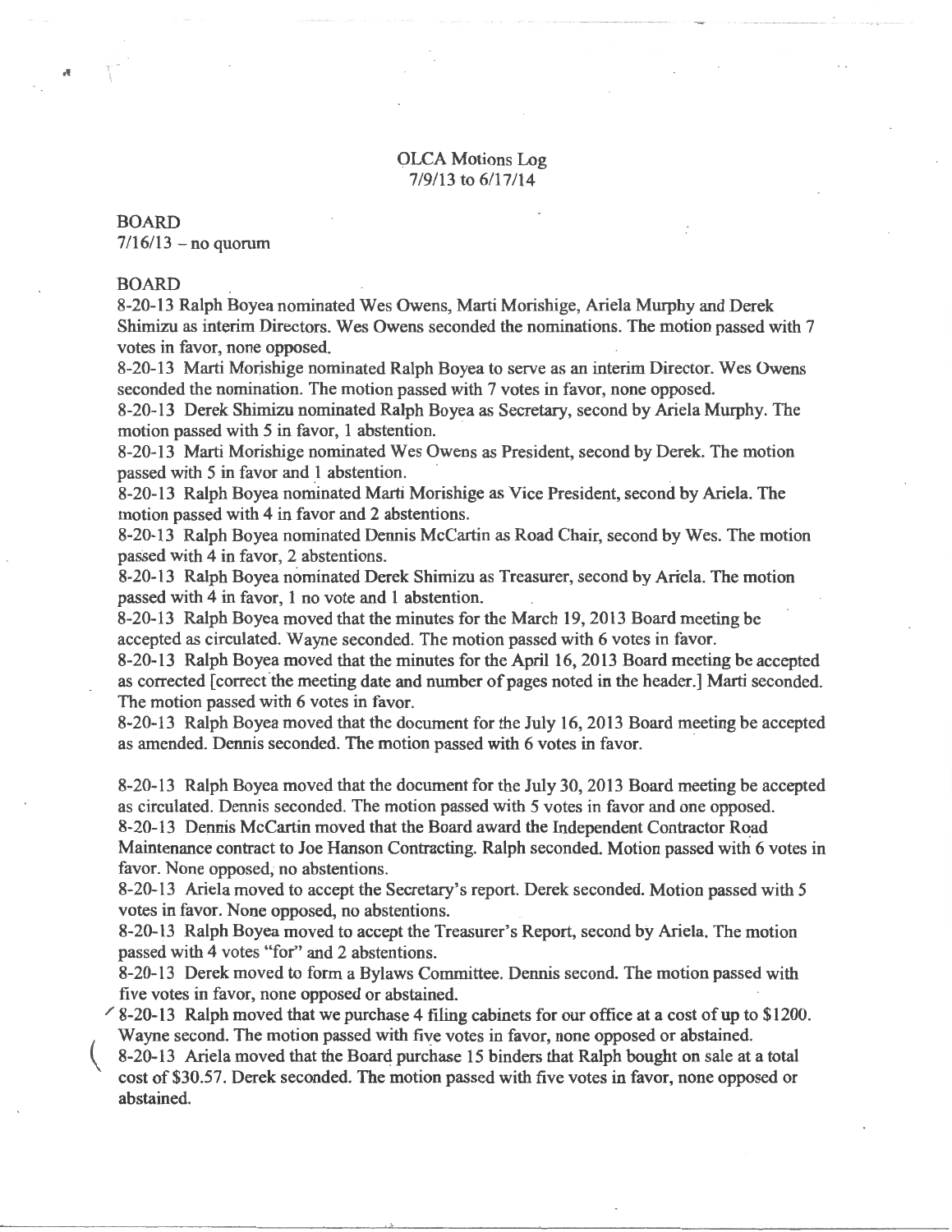8-20-13 Ariela moved to appoint Ralph Boyea as the Chairperson for the new Bylaws Committee. Derek seconded. The motion passed with four votes in favor, one abstained [Ralph]. 8-20-13 Adjournment: Ralph moved to adjourn. Derek second. The motion passed with five votes in favor, none opposed or abstained.

# BOARD

..

9-17-13 Wayne moved to approve the minutes for August 20, 2013 as corrected; Ariel seconded. Motion passed with 5 for and 1 opposed.

9-17-13 Treasurer: Derek moved to add Marti Morishige, our VP as a signatory; to remove Wayne as a signatory, and to continue authorizing access to our accounts by Karen Doom; for the following accounts: CU Hawaii  $#319390$  and  $752480$ ; and HFSCU  $#71091$  and 89159. Seconded by Dennis. The motion passed by a vote of 6 yes, 0 nos.

9-17-13 Ralph moved, for the sake of discussion. to accept the letter written by Ariel Murphy, Dennis seconded. Ariel moved to add this language, Marti seconded.

The motion to add a statement regarding a late charge and interest if payment is not received within 15 calendar days of the billing. Motion passed, 4 yes, 2 no.

The motion to accept the letter written by Ariel, as amended, passed, 4 yes, 2 no.

9-17-13 Ralph moved to send the collection letter to all lot owners who are in arrears as of the due date of the billing for the current fiscal years billing will be sent a collection letter. Ariel seconded. The motion passed, 5 yes, 1 no.

9-17-13 Ralph moved to set the meeting date for November 16, 2013. Dennis second. Motion passed with 6 yes, 0 no.

9-17-13 Ralph moved to appropriate up to \$200 to purchase insurance for this meeting. Derek seconded. Motion passed with 6 yes, 0 no

9-17-13 Adjournment: Ralph moved to adjourn at 8 :04pm. Motion passed with 6 yes votes.

### BOARD

10-15-13 Marti moved to approve the minutes for September 17, 2013 as circulated; Ariel seconded. Motion passed with 5 for and 1 opposed.

10-15-13 Motion: Derek moved that the Board consider pay increases for our Accounts Recievable Clerk and Records Keeper. Dennis 2nd. Ralph moved to amend the motion to include a review of the pay for all of our contractors. Wayne 2nd. The amendment passed 6 yes, 0 no; the motion passed 6 yes, 0 no.

10-15-13 Motion: Wayne moved to authorize up to \$200 for the purchase of a used counter at the discretion of the President. Derek 2nd. The motion passed 6 yes, 0 no.

10-15-13 Motion: Dennis moved to allocate \$40,812.38 from the RM fund to the Administration fund. Derek 2nd. The motion passed 6 yes, 0 no.

10-15-13 Motion: Wayne moved to allocate \$25,000 for main roads to complete the section between Pokaku Pl and Laniuma on 35th; and \$55,000 for filling of lakes on side roads, spreading of gravel and mowing of main roads. Derek 2nd. The motion passed 6 yes, 0 no. I 0-15-13 Adjournment: Ralph moved to adjourn at 9: lOpm. Derek 2nd. Motion passed with 6 yes votes.

#### GENERAL MEMBERSHIP

11-16-13 Motion: [inaudible, Marcy?] - Moved that we move forward with our Agenda; motion seconded by Yen Chin; the motion failed by a vote of 11 in favor and 24 opposed.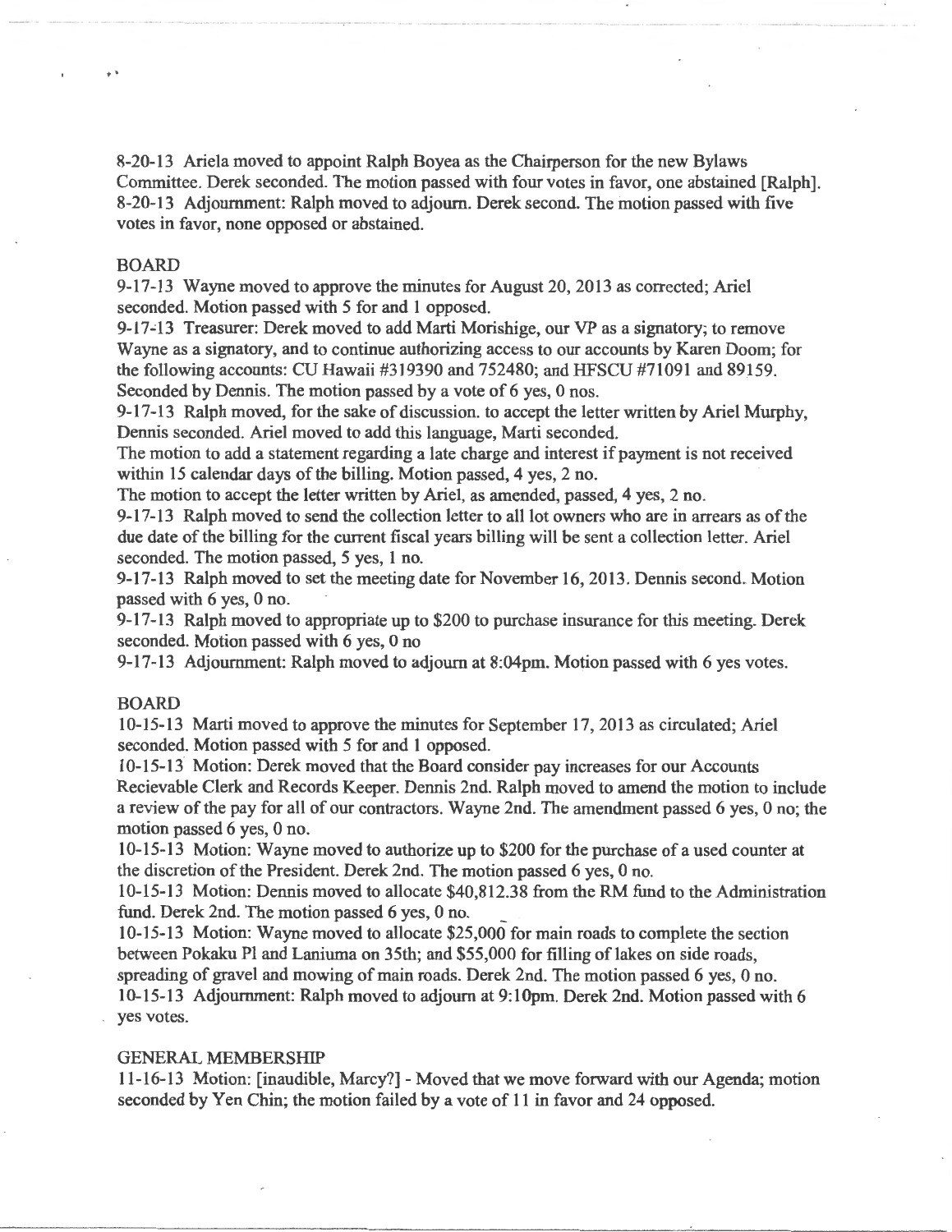11-16-13 Approval of Minutes: Wayne Carey moved to accept the minutes of the April 20, 2013 General Membership meeting as circulated. Bob Arthurs seconded. The motion carried by a vote of 34 in favor, 0 opposed and 0 abstained.

11-16-13 Motion: David Aasve moved to assess \$300 per year payable in 2 or 3 increments. Beatrice Bueno seconded.

Ralph Boyea moved to amend the motion to give three options:  $\#1$  \$150 per year for 2 years;  $\#2$ \$250 per year for 2 years; #3 \$300 per year for 5 years.

- Wayne Carey asked if David accepted the amendment.

- David Aasve replied if you include the 2 payments per year for the \$300 and \$250 options he will withdraw his motion. Ralph agreed. Ralph's motion became a main motion.

- Ariel Murphy seconded Ralph's motion.

Clarification of the new main motion:

- The first option would be \$150 per year for two years, which would include \$85 for the regular maintenance and at least \$65 for chipseal repairs. Option number two would be option number one plus \$100 per year to reinstitute paving for two years. Option number three would be to institute the road maintenance plan as presented today, which would have to be put to some extent into the newsletter and on the website for everyone to understand.

- [inaudible questions] Ralph - yes, I forgot for the \$250 and \$300 options, they would be split into two payments.

- The motion passed by a vote of 38 in favor, 1 opposed

11-16-13 Motion: Barbara Arthurs moved to adjourn. Bob Dexter seconded. The motion passed with 15 in favor, 6 opposed and 2 abstentions.

11-16-13 Meeting adjourned at 11 :41 a.m.

# BOARD

11-19-13 Election of Interim Directors was held.

Wayne Carey nominated Robert Arthurs, Derek Shimizu second: Robert Arthurs was elected with 22 yes votes, 0 opposed and 0 abstentions.

11-19-13 Ariel Murphy nominated D'Artagnan Josephson, Ralph Boyea second: D'Artagnan Josephson was elected with 26 yes votes, 0 opposed and 0 abstentions.

11-19-13 Ralph nominated Nikhil Inman-Narahari, Ariel second: Nikhil Inman-Narahari was elected with 25 yes votes, 0 opposed and 0 abstentions.

11-19-13 Motion: Wayne moved to accept the minutes as read, Ariel seconded, minutes were accepted.

11-19-13 Motion: Ralph moved that we go into Executive Session to discuss the issues raised by Wes. Ariel seconded. The motion passed 6 yes, 0 no, 1 abstained

11-19-13 Motion: Derek moved, Nikhil second: That we postpone the Executive Session to discuss another motion before going into Executive Session Vote: in favor 3 yes; 4 no the motion did not pass.

## BOARD

12-14-13 Ariel Murphy moved, Bob Arthurs seconded: Accept the abbreviated version of the minutes of November 19, 2013. The motion passed with 5 yes and 2 no votes.

12-14-13 Ralph Boyea moved to accept the 2nd Collection Letter as circulated, 2nd by Bob Arthurs. Nikhil Inrnan-Narahari moved to amend the letter to include language indicating the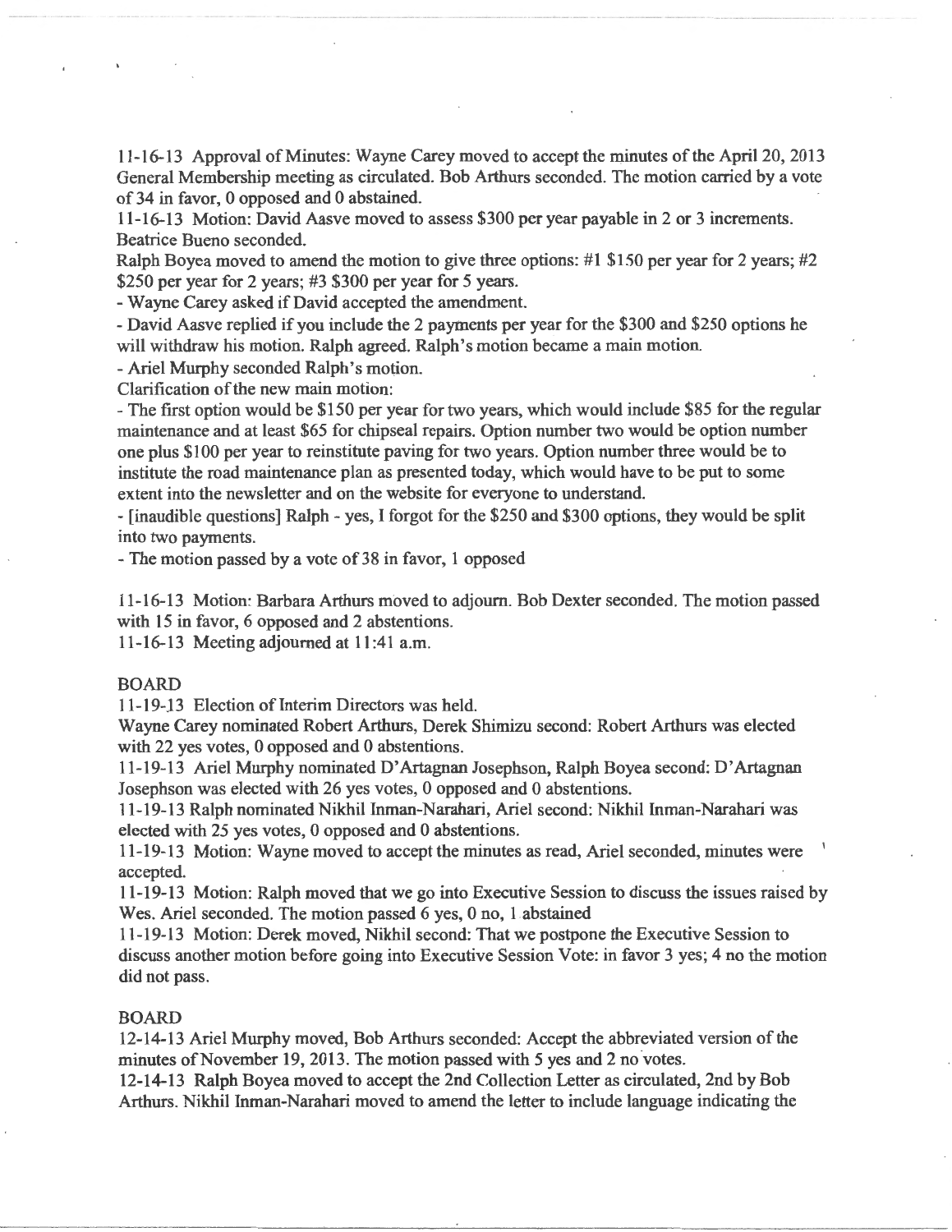amount of time members have to pay on the 2 payment plans and inclusion of the legal expense language contained in the policy. Bob Arthurs 2nd. The motion passed, as amended, with 7 yes votes, 0 no and 0 abstained.

12-14-13 Ariel Murphy moved that the Board inform Wes Owens that the petition to remove Wayne Carey from the Board, presented to the Board by Wes Owens, did not contain sufficient valid signatures for action in accordance with Article 7, Section 8 of the OCA Bylaws. Bob Arthurs 2nd. The motion passed with 6 yes, 0 no and 1 abstained.

12-14-13 Nikhil Inman-Narahari moved to provide Wes with the lot owner list for Orchidland per his request. Bob Arthurs 2nd. The motion passed with 7 yes, 0 no and 0 abstained.

12-14-13 Nikhil Inman-Narahari moved that the Secretary provide Wes with a copy of the Paving Plan dated 2/12/1998 and direct him to the Orchidland website for any subsequent motions as contained in the motion logs. Bob Arthurs 2nd. After much discussion. Motion passed with 7 yes votes, 0 no and 0 abstained.

12-14-13 Nikhil Inman-Narahari moved to send Wes a letter indicating that we intend to fully cooperate with whatever mediation is requested. Bob Arthurs 2nd. Motion passes with 7 yes, 0 no and 0 abstentions.

12-14·13 Bob Arthurs moved that OCA hire a Recording Secretary. Wayne 2nd. Motion passed with 7 yes, 0 no and 0 abstentions.

12-14-13 Derek moved to approve \$60 for an Ad to solicit applicants. Bob 2nd. Motion passed with 7 yes, 0 no and 0 abstained.

12-14-13 Bob Arthurs moved to include the motions passed at the Executive Sessions on November 26, 2013 and December 14, 2013 in the Motions Log for this meeting. Ariel Murphy 2nd. Motion passed with 7 yes votes, 0 no and 0 abstentions.

12-14-13 Ariel Murphy moved that Nikhil Inman-Narahari investigate the possibility of changing our website server and website manager and report on this at our next meeting. The motion passed with 7 yes votes, 0 no and 0 abstain.

12-14-13 Adjournment: Wayne Carey moved to adjourn at 9:02pm. Nikhil Inman-Narahari 2nd. Motion passed with 7 yes votes, 0 no and 0 abstentions.

Motions Log for 11-26-2013 Executive Session

Motion by Ralph Boyea: to transcribe the recording of the General Membership meeting of November 16, 2013. The motion was seconded. Discussion included limiting the transcript to at least that portion that documents the road maintenance fee motions to help clear up any misconceptions about those motions. The motion was amended to limit the expense to up to \$500. The motion passed as amended with 6 yes and 0 no votes.

Motion by Derek Shimizu: to increase the salaries of our Accounts Receivable Clerk and Records Keeper to \$20.00 per hour. The motion was seconded. The motion was amended to increase the salaries of the Accounts Receivable Clark and the Records Keeper to \$18 per hour as of January 1, 2014; to increase both salaries to \$20.00 per hour as of July 1, 2014; and to set the salary of the Recording Secretary at \$16.00 dollars per hour. Discussion included the fact that the Accounts Receivable Clerk and the Records Keeper are doing excellent work and they have not had an increase in pay for 3 years. The Recording Secretary position is currently vacant. The increase for that position will help us to fill it. The motion passed as amended with 6 yes votes and 0 no votes.

BOARD: 12-14-2013 Executive Session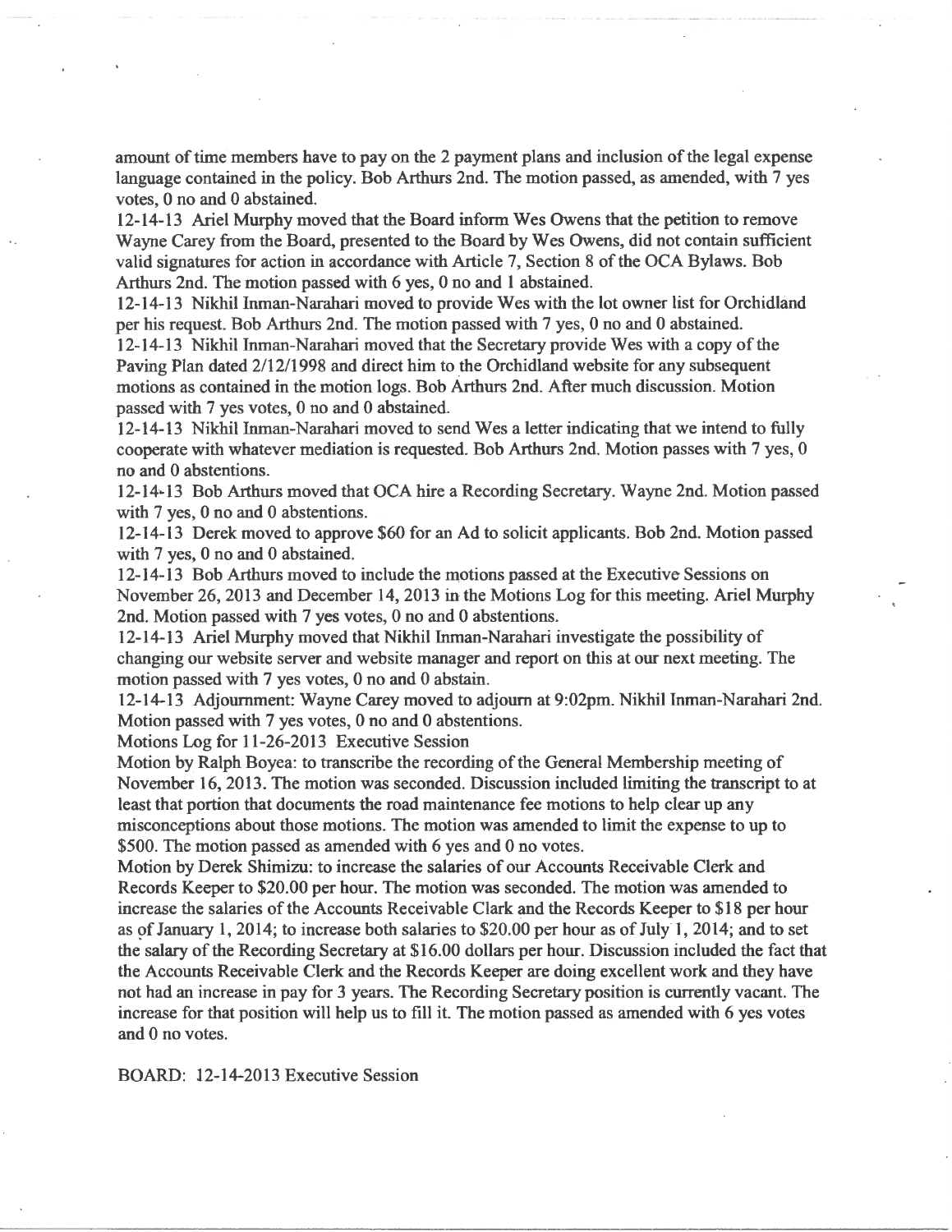12-14-2013 Motion by Ariel Murphy, Bob Arthurs seconded: That Dennis present the plan as approved by the Road Maintenance Committee, as the Board approved plan to the membership. The motion was amended by Nikhil Inman-Narahari, Ariel seconded: to change the duration of Option #2 and Option #3 to 5 years. The motion as amended passed with 6 yes votes, 0 no votes and 1 abstention.

12-14-2013 Motion by Ralph Boyea, Ariel seconded: That the Board present the plan including Options 1, 2 and 3 and stating that the Board recommends passage of Option #1. The motion passed with 6 yes votes, 0 no votes and 1 abstention.

12-14-2013 Motion by Ralph Boyea, Bob Arthurs seconded: For the membership ballot, the members will be allowed to vote 'yes' or 'no' on each of the options. Discussion - it was agreed that since three options will be presented, a vote for Option #1 (\$300] would be counted as a vote for Option #2 [\$250] in the event that Option #1 did not gamer a majority vote. This method of tabulation will be explained to the membership on the ballot. The motion passed with 5 yes votes, 1 no vote and 1 abstention.

## RMC

1-14-14 Minutes of 3/12/13 - Wayne moved to approve, Ariel 2nd; minutes were approved

1 -14-14 Minutes of 419113 - Wayne moved to approve, Ariel 2nd, minutes were approved

1-14-14 Minutes of  $5/14/13$  – this were previously approved

 $1-14-14$  Minutes of  $6/11/13$  – Wayne moved to approve as written, Ariel 2nd, minutes were approved

1-14-14 Minutes of7/9/13 -Wayne wasn't there, Ralph moved, Ariel 2nd, minutes were approved

1-14-14 Minutes of 8/13/13 - no quorum Ralph moved to accept this documentation of no quorum, Ariel 2nd , minutes were approved

1-14-14 Minutes of  $9/10/13$  – no quorum Ralph moved to accept this documentation of no quorum, Wayne mentioned we did have good discussion but no quorum for action, Ariel 2nd, minutes were approved

1-14-14 Minutes of 10/8/13 - Ralph was not at the meeting he doesn't have any notes for minutes and no recording; Dennis to provide notes, there was a quorum of Dennis, Wayne and Derek

 $1-14-14$  Minutes of  $11/12/13$  – no quorum RB moved to accept this documentation of no quorum, Wayne 2nd, minutes were approved

1-14-14 Minutes of 12/10/13 - Ralph these are more detailed than normal due to the nature of the discussion on how the road plan would be presented; one typo on page 5 of 5 needs to be corrected to reflect Option #2; Ariel moved to approve, Wayne 2nd, minutes were approved as circulated.

# BOARD

1-21-14 Motion: Wayne moved to accept the minutes of December 17, 2013 as circulated, Dennis seconded, minutes were accepted by acclamation.

1-21-14 Bob Arthurs moved to accept the Treasurer's report subject to audit; Ralph 2nd; motion passed with five votes in favor, none opposed.

1-21-14 Ralph Boyea moved to accept the Auditor's report for FY ending June 30, 2013, Bob 2nd; motion passed with four votes in favor, none opposed and one abstained.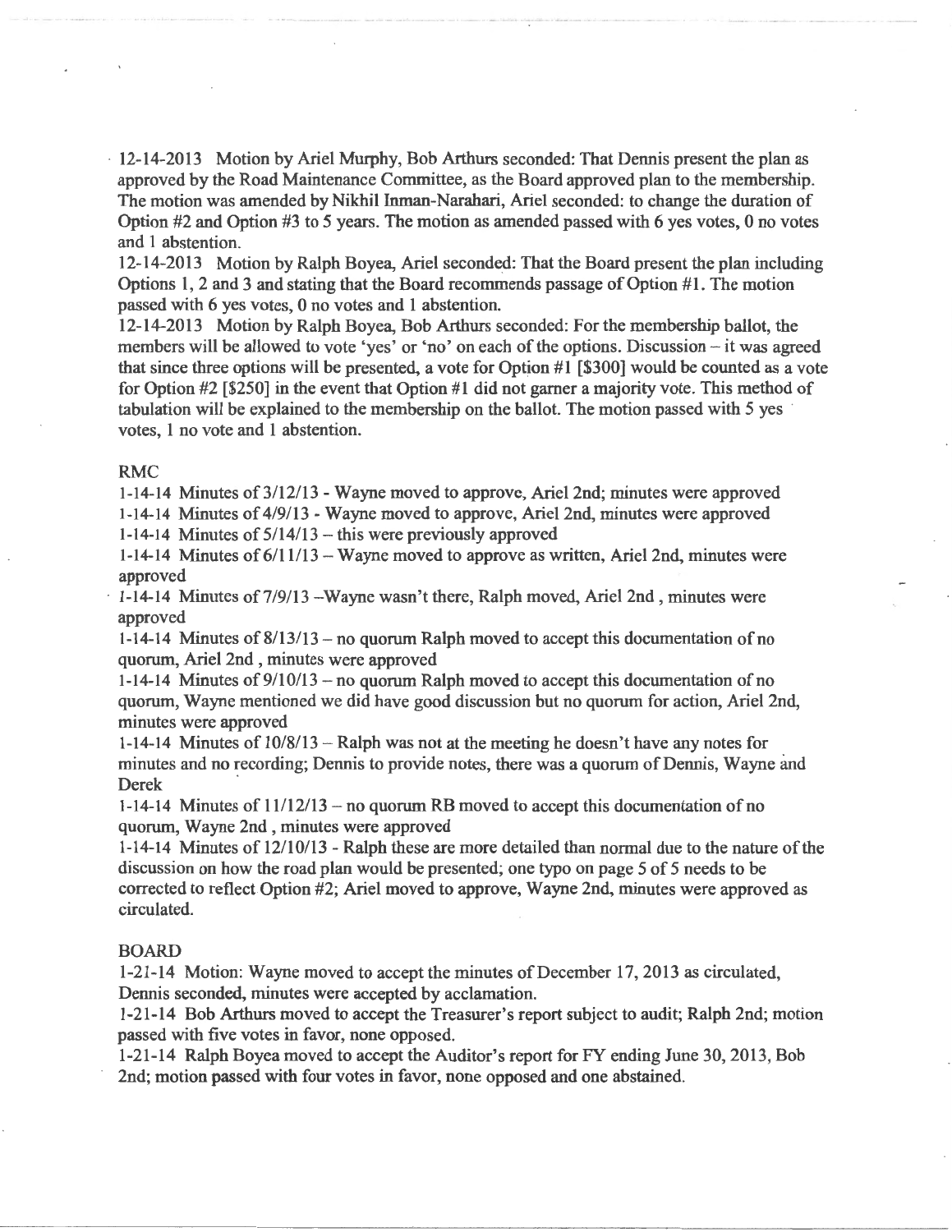1-21-14 Dennis McCartin moved to approve the chip seal repair on Orchidland Drive at a cost of up to \$220,000 coming from the chip seal repair funds, Bob 2nd; motion passed with four votes in favor and one vote opposed.

1-21-14 Ralph Boyea moved to hold the Special Membership meeting, scheduled for February 22, 2014, at the Connection Point Church. Wayne seconded. Motion carried with 5 votes in favor and 0 opposed.

1-21-14 Ralph Boyea moved to put a notice in the Hawaii Tribune Herald for the Special Membership meeting on February 22, 2014 as required by the Bylaws with funding not to exceed \$100. Bob seconded. Motion passed with 5 votes in favor and 0 opposed.

1-21-14 Bob Arthurs moved to allocate up to \$1500 for printing and folding of the Special Membership meeting announcement [to be mailed to all lot owners.] Ralph seconded. Motion passed with 5 votes in favor and 0 opposed.

1-21-14 [Emergency Relief Policy] Bob Arthurs moved that this be tabled until the next Board meeting. Ariel seconded. Motion passed with 6 votes for and 0 opposed.

1-21-14 [Website Server and website administrator] Ralph Boyea moved that this be tabled until the next Board meeting. Bob seconded. Motion passed with 6 votes for and 0 opposed.

1-21-14 Derek Shimizu moved to appropriate up to \$350 to purchase the latest version of Quickbooks. Bob seconded. Motion passed with 6 votes for and 0 opposed.

[Legal Fund] Bob Arthurs moved to table this until the next Board meeting. Ariel seconded. Motion passed with 6 votes for and 0 opposed.

1-21-14 Bob Arthurs moved to create a separate account for the chip seal repair funds. Ariel seconded. Motion passed with 6 votes for and 0 opposed.

1-21-14 Ralph Boyea moved to form a financial management committee to review the Auditor's recommendations. Derek seconded. Motion passed with 6 votes for and 0 opposed.

1-21-14 Wayne Carey moved to allocate up to \$10,000 to repair and install stop signs as needed. Bob seconded. Motion passed with 6 votes for and 0 opposed.

1-21-14 Dennis McCartin moved to appropriate up to \$5,000 from the Capitol Fund to repair the Kubota tractor. Derek seconded. Motion passed with 6 votes for and 0 opposed.

1-21-14 Dennis McCartin moved to allocate \$40,000 for continuation of our lake filling project. The motion failed with 1 vote in favor, 4 votes opposed and 1 abstention.

1-21-14 Ralph Boyea moved to allocate up to \$2,000 to hire a licensed contractor to mow our main access roads. Ariel seconded. Motion passed with 6 votes for and 0 opposed.

1-21-14 Ariel Murphy moved to adjourn. Bob seconded. Motion passed with 6 votes for and 0 opposed.

## SPECIAL BOARD

2-4-14 Ralph Boyea moved to reschedule the Special Membership meeting currently scheduled for February 22, 2014 to March 1, 2014 to accommodate three issues: l) the request to rescind the road maintenance fee motion of November 16, 2013; 2) a motion to replace the November 16th motion for road maintenance fees; and, 3) address the petition to remove Wayne Carey. Bob seconded. Motion was approved with 6 in favor and 0 opposed.

2-4-14 Wayne Carey moved to approve the letter announcing the Special Membership meeting on March 1, 2014. Nikhil seconded. The motion was approved with 7 in favor and 0 opposed. 2-4-14 Ralph Boyea moved to elect Nikhil Inman-Narahari as our Vice President. Derek seconded. The motion was approved with 6 in favor, 0 opposed and 1 abstained.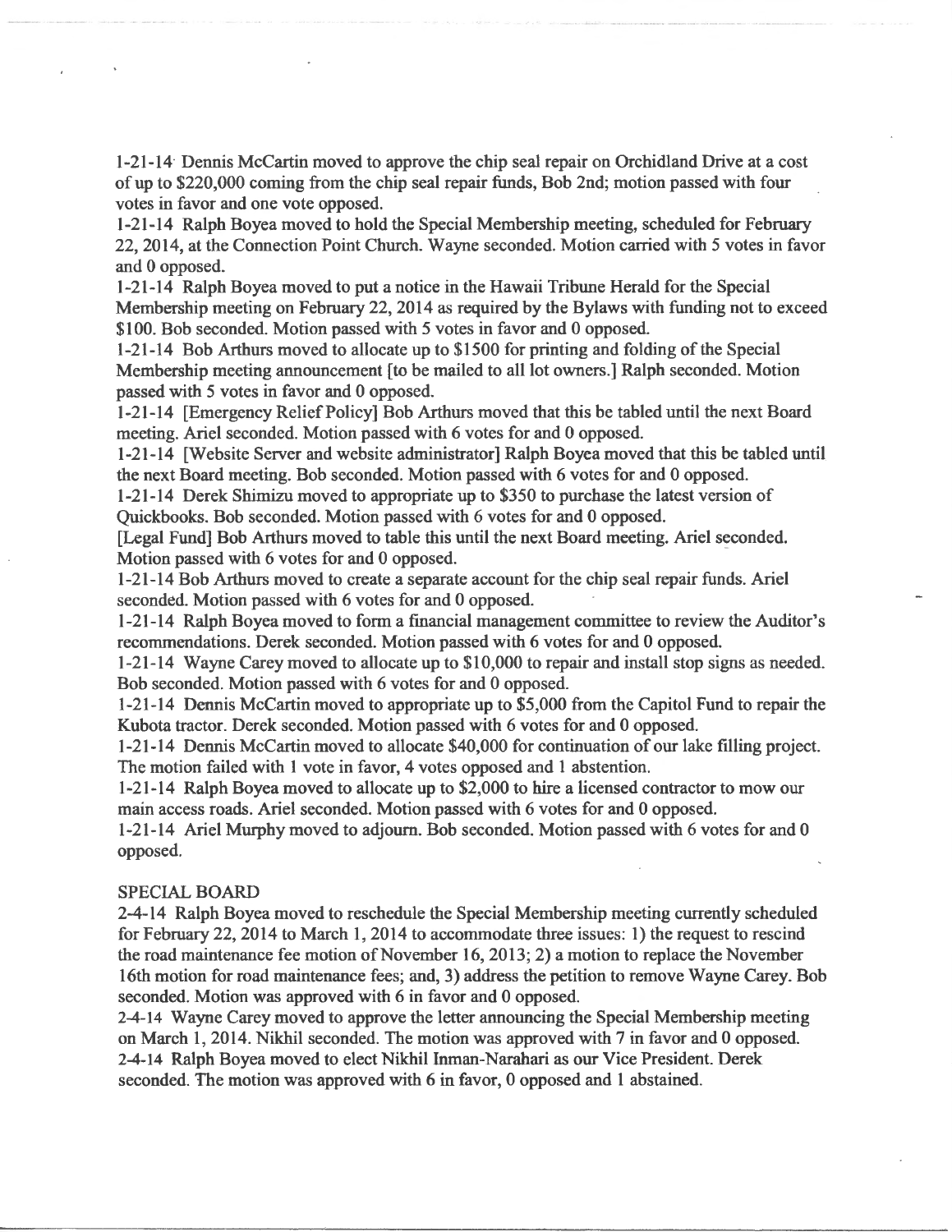2-4-14Derek moved that the President notify our insurance company that there may be a potential lawsuit by Wes Owens our past President who is attempting to get the Board to reallocate funds that have been designated and approved by the General Membership for a specific purpose. Bob seconded. The motion was approved with 7 in favor and 0 opposed.

2-4-14 Derek moved to enter into a contract with Natalie Dean to be our new Recording Secretary at \$15 per hour. Ariel seconded. The motion was approved with 6 in favor and 0 opposed.

2-4-14 Ariel Murphy moved to adjourn. Ralph seconded. The motion was approved with 6 in favor and 0 opposed.

### RMC

2-11-14 Minutes of January 14, 2014 were approved and accepted.

2-11-14 Ralph Boyea moved to adjourn. Ariel Murphy seconded. The motion passed and the meeting adjourned at 7:55p

# BOARD

2-18-14 Armon Collman- nominated Robert Dexter to the Board of Directors. Dennis McCartin seconded. Treasurer Shimizu confirmed that RD is paid in full and is a member in good standing. Motion passed with 12 yes, and 0 no votes. Bob Dexter took the oath of office. 2-18-14 The minutes of January 21, 2014 were accepted as circulated. -

2-18-14 The minutes of February 4, 2014 were accepted as corrected.

2-18-14 Ralph Boyea moved to accept Option #1 rough budget as presented by Dennis with the caveats stated in the plan. Seconded by Bob Dexter.

2-18-14 ArielMurphy moved to amend the motion that any time there is a major deviation on the plan a letter would be published on our website and in our newsletter explaining the deviation to our membership. Seconded by Ralph. Clarification – major applies to the paving and chipseal order. The motion passed with 4 Yes and 1 No [Derek voted no.]

2-18-14 Derek Shimizu motion to approve an inquiry letter to be sent to any attorney to get an opinion on the applicability of HRS  $\overline{421J}$ , voting rights of members and the effect of lot consolidation on road maintenance fees. The Board will appropriate up to \$3,000 for this purpose. Seconded by Ariel Murphy. Vote: 5 in favor, 0 opposed.

2-18-14 Adjournment - Meeting adjourned at 9: 15p

# GENERAL MEMBERSHIP

3-1-14 Bob Dexter moved to rescind the motion for road maintenance fees passed at the November 16, 2013 General Membership meeting. Seconded by Robert Arthurs. Motion passed with 70 in favor, 0 opposed and 0 abstentions

3-1-14 Don Stoner moved that you make the presentation and that you do it forthwith. [Inaudible second] Motion passed with 67 in favor, 0 opposed and 0 abstentions [Secretary's note: abstentions are called for and counted; people who do not vote at all are not counted.] 3-1-14 Wes Owens moved that no future funds may be expended on, or chip-seal road replacement measures may be taken until the Paving Plan is completed. Our ongoing normal repair of chip seal roads using cold patch should continue until the Paving Plan is completed, at which time there should be a new Plan approved by a membership vote specifically for chip-seal replacement order, which as the Paving Plan should not be deviated from. The motion failed with 16 in favor, 49 opposed and 3 abstentions.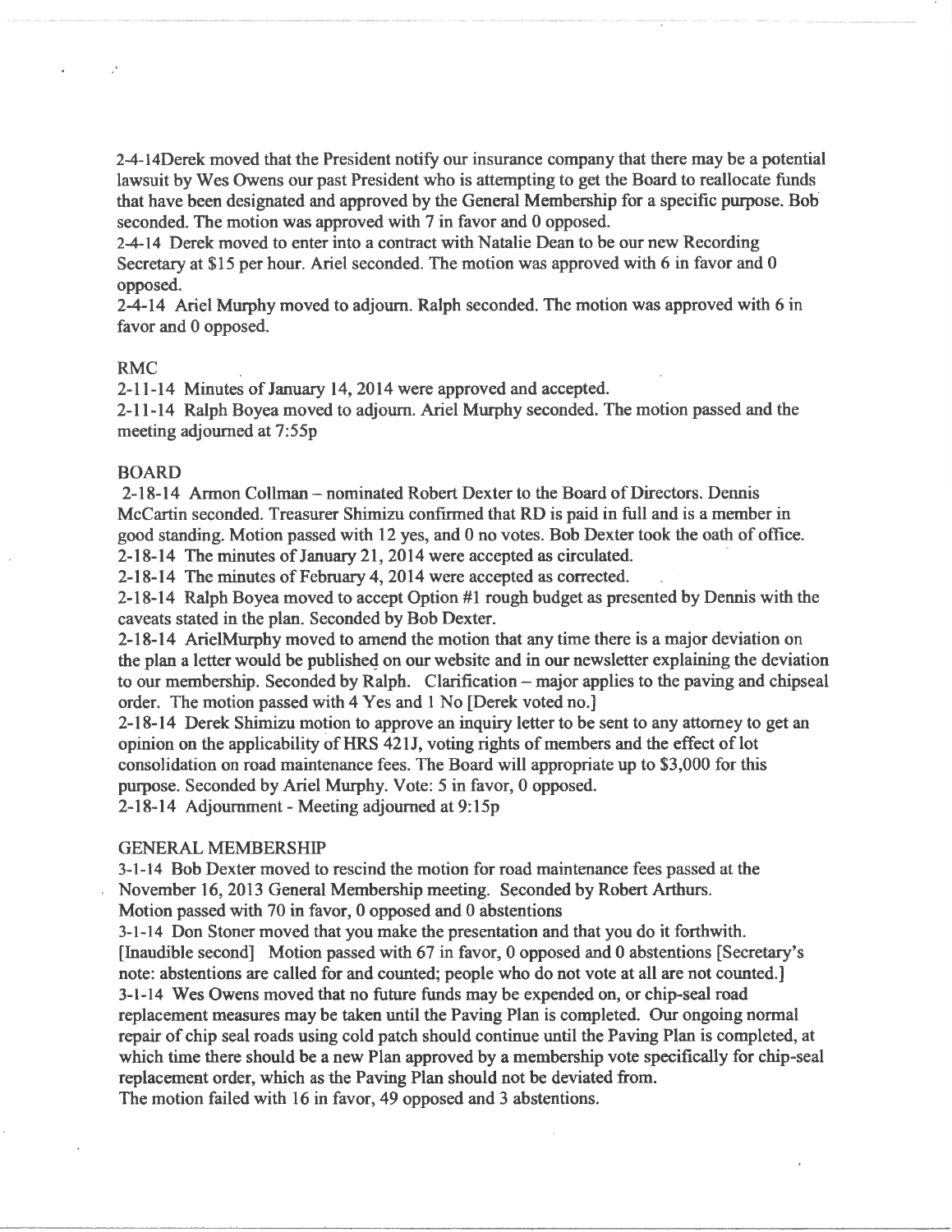3-1-14 Ralph Boyea moved on behalf of the OL Board of Directors that the Board present three options for road maintenance fees effective July 1, 2014 to the membership for their approval. Option #1, \$300 for five years; Option #2, \$250 for five years and Option #3, \$150 for five years. The options will be described as presented here today in the Newsletter containing a ballot for these options. The Board will strongly recommend a 'yes' vote for Option #1. Seconded by Michelle Stava.

3-1-14 Donald Stoner moved to amend the motion by dropping Option #2 and going with Options #1 and #3. Seconded by Derek Shimizu.

3-1-14 Therese Latoski moved to amend the motion by striking the last sentence 'that the Board strongly recommends Option #1'. Gaila Vidunas seconded. Motion to remove the Board recommendation failed with 12 votes in favor, 44 opposed and 4 abstentions.

3-1-14 The question was called on the main motion as amended. The motion was read: Ralph Boyea moved on behalf of the OL Board of Directors that the Board present two options for road maintenance fees effective July 1, 2014 to the membership for their approval. Option #1, \$350 for five years and Option #2, \$150 for five years. The options will be described as presented here today in the Newsletter containing a ballot for these options. The Board will strongly recommend a 'yes' vote for Option #1. Seconded by Nikhil Inman-Narahari. The motion as amended passed by a vote of 56 in favor, l opposed and 6 abstentions.

3-1-14 Ralph Boyea moved on behalf of the OLCA Board of Directors that the membership ballot for the road maintenance fees to be effective July 1, 2014, will provide for a 'yes' or a 'no' vote on each of the two options presented. Seconded: David Aasve

3-1-14 Tegan Green moved to amend the motion: That the MRMA be broken down in the \$150 and \$300 options showing the mandatory road maintenance fee as \$85. Anne Kamau seconded. Motion failed with 5 in favor, 41 opposed and 12 abstentions

Marti Morishige called for a vote on the main motion that the ballot provide two options with a yes or no vote on each option. Motion passed with 50 in favor, 7 opposed and 3 abstentions. 3-1-14 Derek Shimizu noved to dismiss all allegations against Director Carey because Wes Owens is not here to present his position. Seconded by Ralph Boyea. The motion passed with a vote of 58 in favor, 1 opposed and 1 abstention.

3-1-14 Motion to adjourn made and seconded. Meeting adjourned at 12:25 p.m.

# RMC

3-11-14 Ralph Boyea moved to adjourn. Wayne Carey seconded. The motion passed and the meeting adjourned at 7: 12p

# BOARD

3-18-14 Ariel Murphy moved to appoint Sheldon Raiter as an Interim Director. Derek Shimizu seconded. Sheldon Raiter was elected to the Board of Directors.

3-18-14 Derek Shimizu moved to appoint Armon Collman as an Interim Director. Bob Dexter seconded. Armon Collman was elected to the Board of Directors.

3-18-14 Motion: Bob Arthurs moved to pay \$2800 plus tax for the creation of our new website. Bob Dexter seconded. The motion passed with all in favor, 0 opposed.

3-18-14 Motion: Derek Shimizu moved to add Nikhil Inman-Narahari to the OLCA signature cards at CU Hawaii and HFS credit union. Ariel Murphy seconded. The motion passed with eight (8) in favor and one (1) abstention. [Nikhil]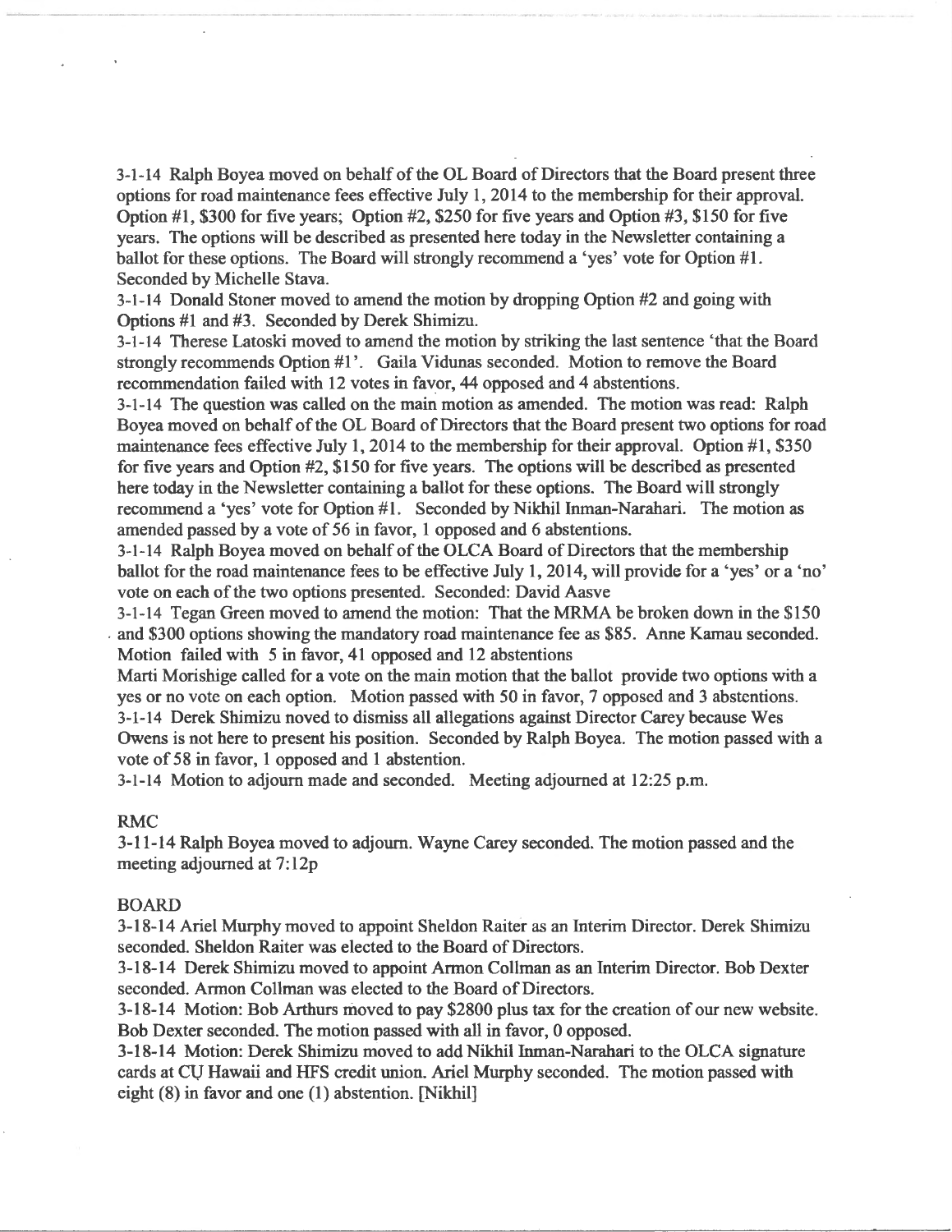3-18-14 Motion: Derek Shimizu moved to open a separate chip-seal checking account. Bob Arthurs seconded. Motion passed with all in favor and none opposed.

3-18-14 Motion: Bob Arthurs moved to approve the letter to be sent to our attorney. Bob Dexter seconded. Motion rescinded.

3-18-14 Motion: Marti Morishige moved to find out from our insurance company if they will cover defending us in a defamation lawsuit. Bob Arthurs seconded. The motion passed with eight (8) in favor and one opposed [Armon Collman.]

3-18-14 Motion: Bob Arthurs moved that the Legal Defense Fund be used to defend the OLCA Board against the actions of Wes Owens. Derek Shimizu seconded. Motion failed by a vote of all Board members opposed.

3-18-14 Motion: Bob Arthurs moved to contract with Susan Bambara as our new Recording Secretary. Derek Shimizu seconded. Motion passed with all in favor and none opposed. 3-18-14 Motion: Bob Arthurs moved that Bob Dexter and Ralph Boyea attend the Planning Commission meeting on April 3rd with the following position:

1. inclusion of a fire hydrant on the mauka end of the property

- 2. paving of OL Drive in front of their property up to County standards
- 3. installation of a traffic light on Highway 130 and Orchidland Drive
- 4. speed humps on paved section
- 5. installation of appropriate signage

Sheldon Raiter seconded the motion. Motion passed with all in favor and none opposed. 3-18-14 Motion: Bob Arthurs moved to pay Steward Oda's fees for his work on the Murakami case in the amount listed on Mr. Oda's final billing: \$6,072.35. Derek Shimizu seconded. Motion passed with eight (8) in favor and one (1) abstained [Sheldon Raiter.]

3-18-14 Motion: Bob Arthurs moved that the fence on OL lot be repaired. The motion was tabled until the next Board meeting.

3-18-14 Motion: Bob Arthurs moved that 35 more stop signs be obtained from the County. Derek Shimizu seconded. Motion passed with all in favor and none opposed.

3-18-14 Bob Arthurs moved that he be allowed to pick up the Kubota tractor from the Daltons and store the tractor on his property. Sheldon Raiter seconded.

# BOARD EXECUTIVE SESSION

[Note - limited discussion notes included due to the decision not to take minutes for the Executive Session.]

3-7-14 Bob Dexter moved to draft a cease and desist letter to Wes Owens for review by Attorney Ted Hong with a 'cc' to our attorney and Orchidland's Insurance Company. Seconded by BobArthurs. Discussion centered on Wes' Flynm.com posting accusing the Board of misappropriation of funds; his publically naming Directors and calling their integrity into question; and, the effect that these allegations will have on Orchidland's ability to function. Motion passed with 8 in favor, 0 opposed.

3-7-14 Derek Shimizu moved to form a committee to work on the content of the cease and desist letter. Seconded by Ralph Boyea. Motion passed with 7 in favor, 0 opposed.

3-7-14 Bob Arthurs moved to approve up to \$300 to get a new website up and running. Seconded by Ariel Murphy. Discussion: Website host Wes Owens took down Orchidland's website soon after the membership vote regarding road maintenance fees at the March 1, 2014 Special Membership meeting; he admitted doing this intentionally, reactivated the site and then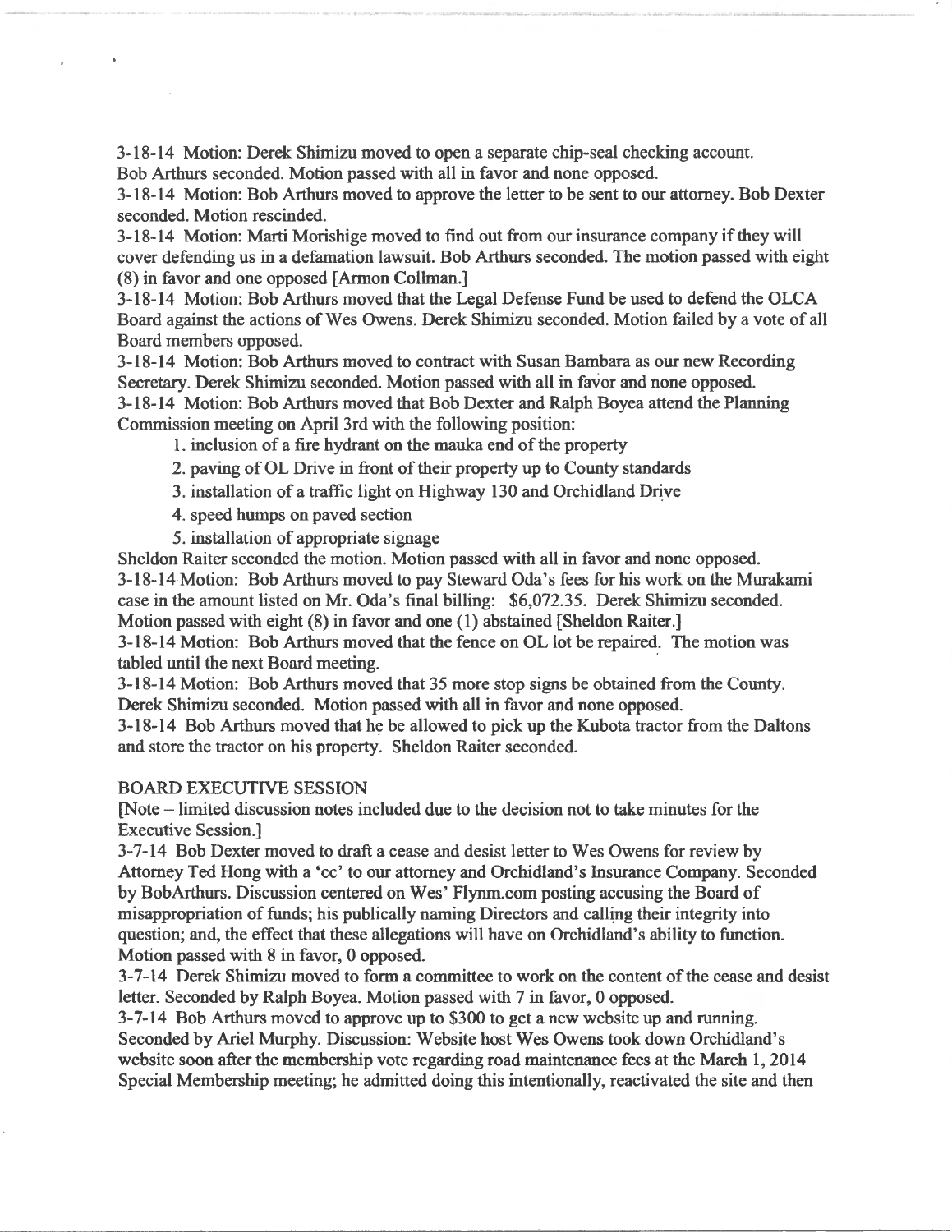gave OL one week notice to find a new host. OL needs a new host that does not have personal ties to the community. Motion passed with 7 in favor, 0 opposed.

3-7-14 Bob Arthurs moved to give Wes Owens \$100 for services he provided on our website. Seconded by Bob Dexter. Discussion: Board members were not in agreement as to whether or not Wes had a professional business obligation to provide website services to OLCA. Motion failed with 0 in favor and 6 opposed.

3-7-14 Bob Arthurs moved to table further discussion on these issues until we hear back from our attorney. Seconded by Bob Dexter. Motion passed with 6 in favor, 0 opposed.

3-7-14 Bob Arthurs moved to discuss payment of monies owed to Stuart Oda at our next Board meeting. Seconded by Ariel Murphy. Motion passed with 6 in favor, 0 opposed.

#### RMC

4-8-14 Minutes of February 11 , 2014 and March 11, 2014 were accepted as circulated.

# BOARD

4-15-14 The minutes of February 18, 2014 were accepted as circulated.

4-15-14 The motions log for the Executive Session of March 7, 2014 was approved as

circulated. It was agreed this motion log would be included with the March 18th minutes when they are completed.

4-15-14 Motion: To create an emergency response plan committee with Armon Collman as the Chairperson. Motion seconded and passed with 9 in favor and 0 opposed.

4-15-14 Motion: Ralph Boyea moved to table the Emergency Relief Policy discussion until the next meeting. Ariel Murphy seconded. Motion passed with 9 in favor and 0 opposed.

4-15-14 Motion: Derek Shimizu moved to drop any legal action or proceedings against Wes Owens at this time. Motion passed with 6 in favor and 3 opposed.

4-15-14 Motion: Derek Shimizu moved to accept the Legal Defense Fund Policy and Procedure as revised by the General Membership on April 25, 2009. Bob Arthurs seconded. Motion passed with 7 in favor, 0 opposed and 2 abstained.

4-15-14 Motion: Bob Dexter moved that the apportionment of the back dues owed by [Watamull] be apportioned among all of the commercial property owners on Orchidland Drive be used to pay for the repairing of Orchidland Drive from the highway to 34th Ave. Bob Arthurs seconded. Motion failed with 0 in favor and 8 opposed.

4-15-14 Motion: Derek Shimizu moved to allow Bob Arthurs and Bob Dexter to negotiate with the Watamulls to get Orchidland Drive paved from the highway to 34th Avenue. Seconded by Nikhil Inman-Narahari. Motion passed with 6 in favor and 1 opposed.

4-15-14 Motion: Derek Shimizu moved to allow Bob Arthurs and Bob Dexter to negotiate with the Watamulls to get Orchidland Drive paved from the highway to 34th Avenue. Seconded by Nikhil Inman-Narahari. Motion passed with 6 in favor and 1 opposed.

4-15-14 Motion: Bob Arthurs moved that property owners who are more than 2 years in arrears be posted in the newspaper or on the internet. Ariel Murphy seconded. Motion failed with 2 in favor and 5 opposed.

4-15-14 Motion: Bob Arthurs moved to put the Orchidland Community Center on the front burner, which requires the appointment of an Educational Committee Chair. Derek Shimizu seconded. Motion passed with 7 in favor, 0 opposed and 1 abstention.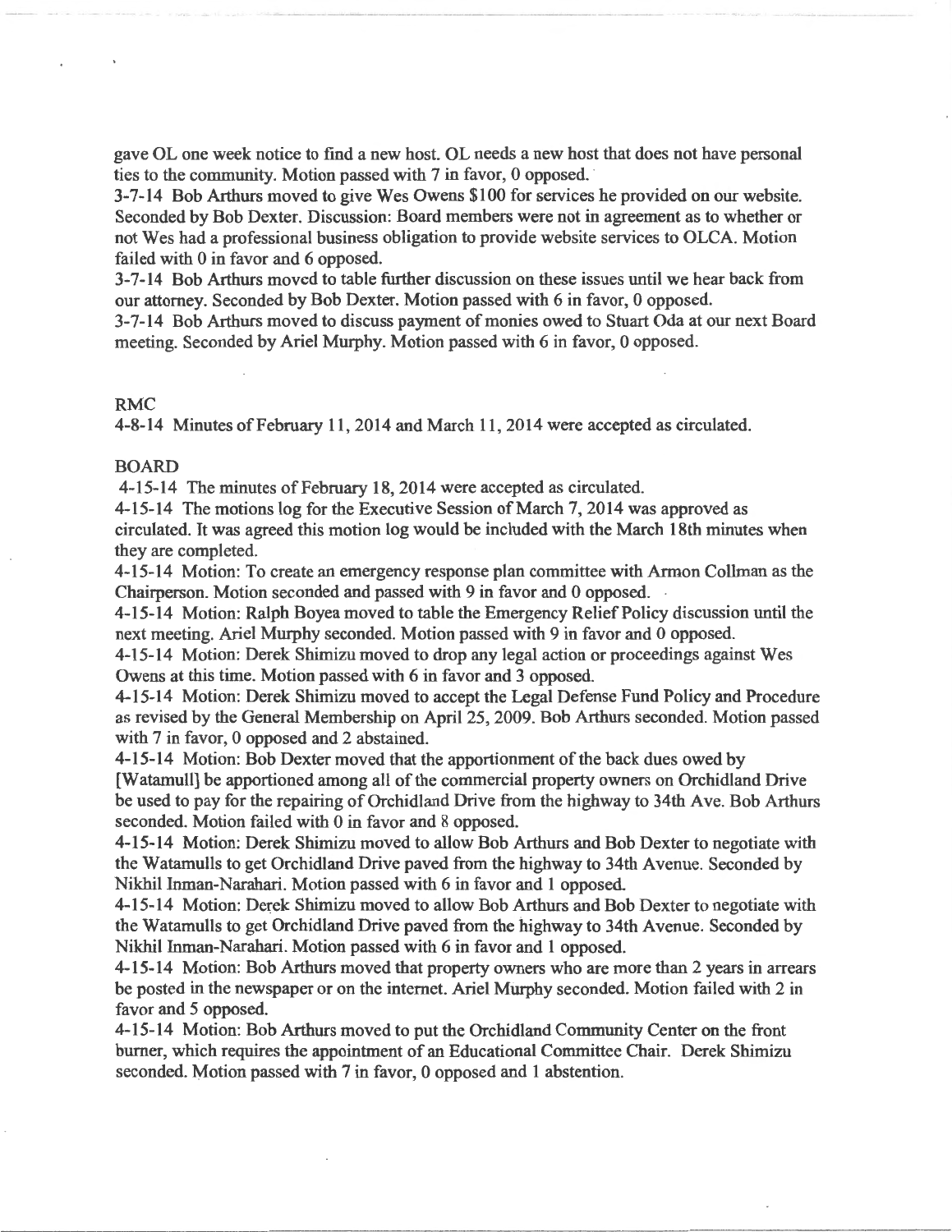4-15-14 Motion: Derek Shimizu moved to approve up to \$4,000 for 2 loads of base course and cold patch for repair on 35th Avenue between Pohaku Place and Laniuma. Sheldon Raiter seconded. Motion passed with 7 in favor and 1 opposed.

4-15-14 Motion: Derek Shimizu moved to have the League of Women Voters count the ballots for new Directors and for the vote on the \$185 road maintenance fee proposal. Ralph Boyea seconded. Motion passed with 8 in favor and 0 opposed.

4-15-14 Motion: Derek Shimizu moved to accept all ballots received up to the day of the ballot count as being eligible to be counted. Bob Arthurs seconded. Motion passed with 6 in favor, 0 opposed, and 1 abstention.

4-15-14 Motion: Dennis McCartin moved to purchase up to \$5,000 of gravel to fill the "lakes" on Laniuma between 39th and 40th. Bob Arthurs seconded. Motion passed with 7 in favor and 0 opposed.

4-15-14 Motion: Ralph Boyea moved to make a donation of \$100 to the Connection Point Church for each of the General Membership meetings held at that site. Seconded by Bob Arthurs. Motion passed with 7 in favor and 0 opposed.

4-15-14 Adjournment Meeting adjourned at 8:50 p.m.

# GENERAL MEMBERSHIP MEETING

4-26-14 GM [minutes pending approval at next Membership meeting]

4-26-14 Reading of previous Minutes dated 11-16-2013. Minutes accepted as read.

4-26-14 Reading of Special Meeting Minutes dated 3-1-14. Minutes accepted as read.

4-26-14 Armon Coleman: Moves into place Orchidland Estates into Receivership for lack of sufficient funding from the membership. 2nded by Sheldon Raiter

The Motion was revised to read "The Board will offer membership the option of selecting a new road maintenance fee to be determined here today or if that fee is rejected, notify membership that the board will take action to go into receivership." 2nded by Doug Anderson Those in Favor: 26; Opposed: 8; Motion Carried.

4-26-14 Bob Dexter: Moved that the fee should be \$150/year for 3 years. 2nded by Gene Lampkin. Ralph Boyea: Friendly amendment to request \$185 for 5 years or we go into receivership. Bob Dexter: Accepts. Those in FAVOR: 26; OPPOSED: 7 Motion carried. 4-26-14 Motion to Adjourn. Meeting adjourned at 12:00 pm

### RMC

5-13-14 Minutes of April 8, 2014 were circulated and accepted.

# BOARD

5/20/ 14 Wayne Carey: motioned accepting Robert "Bob" Dexter's resignation. 2nd: Derek - all 8 accepted. 0 Opposed. 0 abstained.

5/20/14 Motion to accept Special Board Meeting minutes [of April 23,2014] as corrected made by Marti Morishige. Wayne Carey objected to the motion. The motion died for lack of a second. 5/20/14 Nikhil Inman-Narahari motioned to correct the April 23rd minutes by adding Nikhil Inman-Narahari as a member present and you called order at 6pm. Ariel Murphy 2nd the motion. 6 approved, 1 opposed, (Note: Mr. Dexter had left by then to pick up someone at airport, so no

vote here] Nikhil's motion was accepted as corrected.

5/20/14 Wayne Carey: motioned "Illegal" added to front of special board meeting minutes because we didn't meet the requirements per our bylaws. No 2nd given.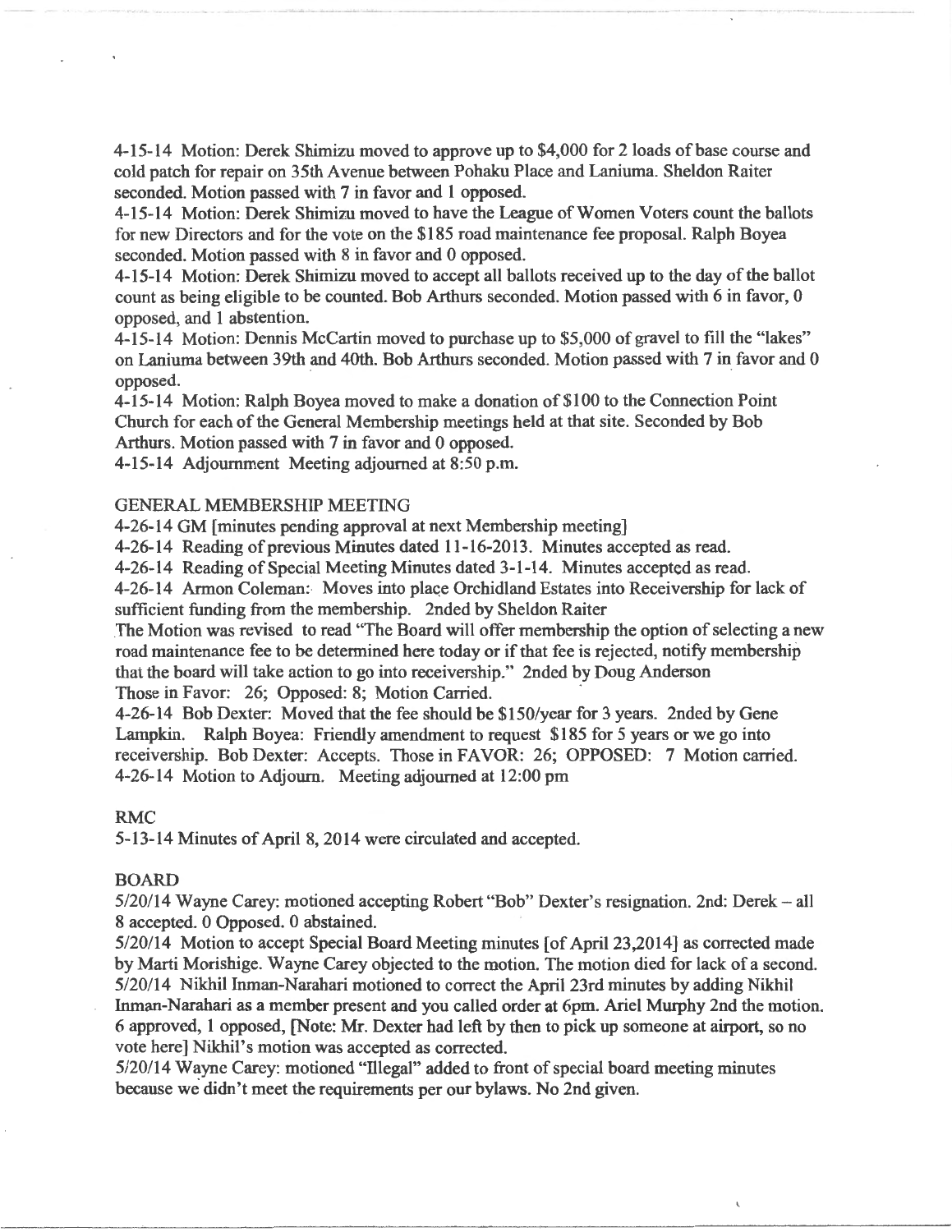5/20/14 No motion to accept corrected minutes of special board meeting, April 23, 2014 was given, so it was tabled.

5/20/14Sheldon Raiter: Moved to okay limiting all discussion to lOmin. No second was made. 5/20/14 Derek Shimizu: Any future work done come with a signed contract and detailed drawing and plan of scope of work to see there's rebar work and scope of the work. Nikhil seconded it. Derek Shimizu: Amended motion with re-wording that any contracted work have detailed plans that must be approved by road committee. Derek Shimizu Withdrew this motion.

5/20/14 Derek Shimizu moved that Road Maintenance Committee review the Road maintenance committee policy and procedures to insure that projects follow those procedures. Nikhil seconded that motion. Derek Shimizu: withdrew his motion. Nikhil Inman-Narahari withdrew the second.

5/20/14 Derek Shimizu motioned to rescind the legal opinion solicited from Ted Hong and solicit another attorney for these issues that we have on the table. Derek rescinded motion 5/20/14 Derek Shimizu moved to rescind the initial 3k we approved for Ted Hong to research our legal matters and seek new counsel with that same amount of money. Wayne seconded it. 7 - In favor, 0 opposed, none abstained. It passed

5/20/14 Ralph Boyea moved to contact Peter Kubota to address same issues for same 3 k seconded by Armon Collman. Derek Shimizu moved to amend the motion to include soliciting Peter Yea. - Not supported, Derek withdrew the amendment. Ralph's Motion passed with 6 in favor, 0 opposed and 2 abstained

5/20/14 Sheldon Raiter motioned to table issue of Wattamull news.-- Ariel Murphy seconded it. 7 were in favor of the motion and 1 abstained.

5/20/14 Derek Shimizu moved to pass the newsletter as distributed with proper corrections as noted.--Dennis Mccartin seconded it. Derek Shimizu withdrew his motion. Dennis withdrew his second of Derek's motion.

5/20/14 Sheldon Raiter moved to postpone action on motion adopted at the April 26, 2014 General Meeting, until we can return to the membership for clarification and further instruction at the November 2014 General Meeting. Ariel Murphy seconded it. 6 were in favor, 3 opposed: 0 abstained – Motion passed

5/20/14 Nikhil Inman-Narahari moved to withdraw portion of ballot that deals with motion for new road fees and only the new board member part  $\overline{-}$  Wayne Carey-  $2^{nd}$ . 4 voted in Favor, 3 Opposed, 1 abstained - Motion passed.

5120114 Nikhil Inman-Narahari follow-up motion to allow board until Thursday at noon to review new newsletter with withdrawn portion -- seconded by Sheldon Raiter. 4 in favor, 1 opposed, 3 abstained. Motion passed

5/20/14 Sheldon Raiter moved to adjourn at 8:20p.m. 2 in Favor, 0 no, 6 abstained

# RMC

6-10-14 Minutes of May 13, 2014 were circulated and accepted.

6-10-14 Ralph Boyea Motioned for Adjournment Ariel Murphy 2nd - All agreed in favor@ 7:12prn

#### BOARD

6/17/14 Ariel Murphy motioned to approve as corrected the March 18 2014 BOD Meeting Minutes. Armon Collman - 2nd 4 in favor, 2 abstained. - Motion Carried.